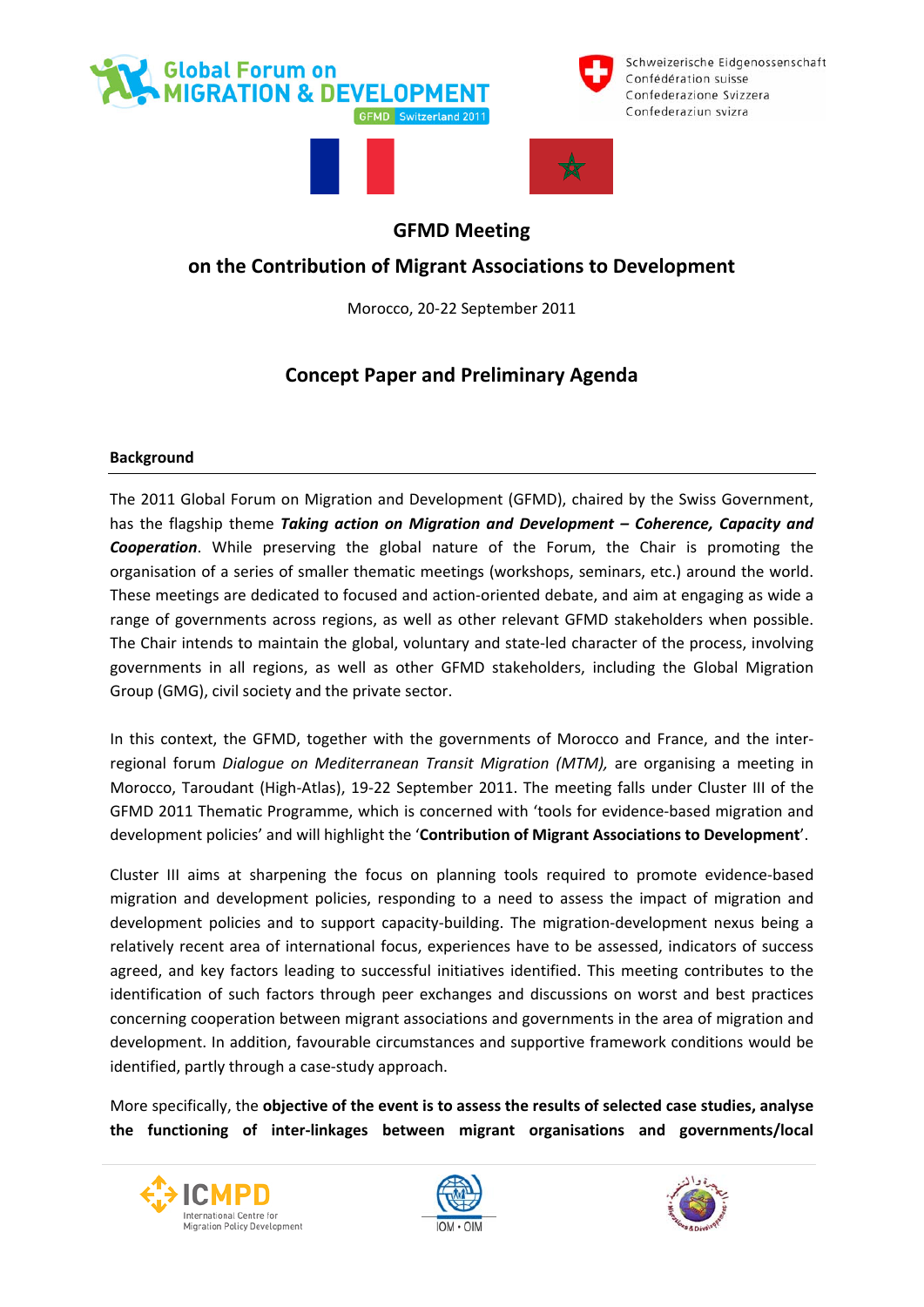## **authorities, and identify more generic key factors impacting on the success of migrant associations' contributions to development.**

The issues at hand are addressed in a two-fold manner:

- 1. Case studies on existing initiatives, with a particular focus on the project *Co‐développement rural intégré dans l'Atlas marocain (CORIAM)*, including field visits to locations of activity implementation; and
- 2. In‐depth plenary Discussions.

Moreover, in addition, an associated event concerned with Migration and Development activities implemented within the framework the MTM Dialogue will take place, allowing participants to benefit from the experiences gained through MTM endeavors in this thematic area.

Making use of the case studies as a frame of reference, in combination with the concrete experiences of participants, the meeting will focus on the following overarching issues, applying a global perspective:

- What are the key elements of an evidence‐based approach?
- What are the key criteria of success when assessing migrant associations' contributions to development and more generally migration and development initiatives/policies?
- How to ensure that the results of such assessments feed into a knowledgebase upon which further initiatives can be developed, promoting an evidence-based approach?
- How can an evidence‐based approach to the development and implementation of migration and development initiatives/policies be promoted? What are the factors impeding and facilitating such an approach?
- To which extend and under which conditions does cooperation between migrant organisations and government and private sector play a key role to ensure successful initiatives?
- What are keys factors impacting on the final success of an initiative, with a particular emphasis on:
	- − The role of individuals;
	- − The role of civil society;
	- − The role of local authorities;
	- − The role of governments;
	- − The role of private sector;
	- − The role of external, cross‐border issues (economy, environmental factors etc.).

### **Outcome**

The meeting aims at 1) creating common understanding on what can be defined as a successful migrant association initiative when considering development impact; 2) identifying crucial determinants for good cooperation between migrant associations and other stakeholders; and 3)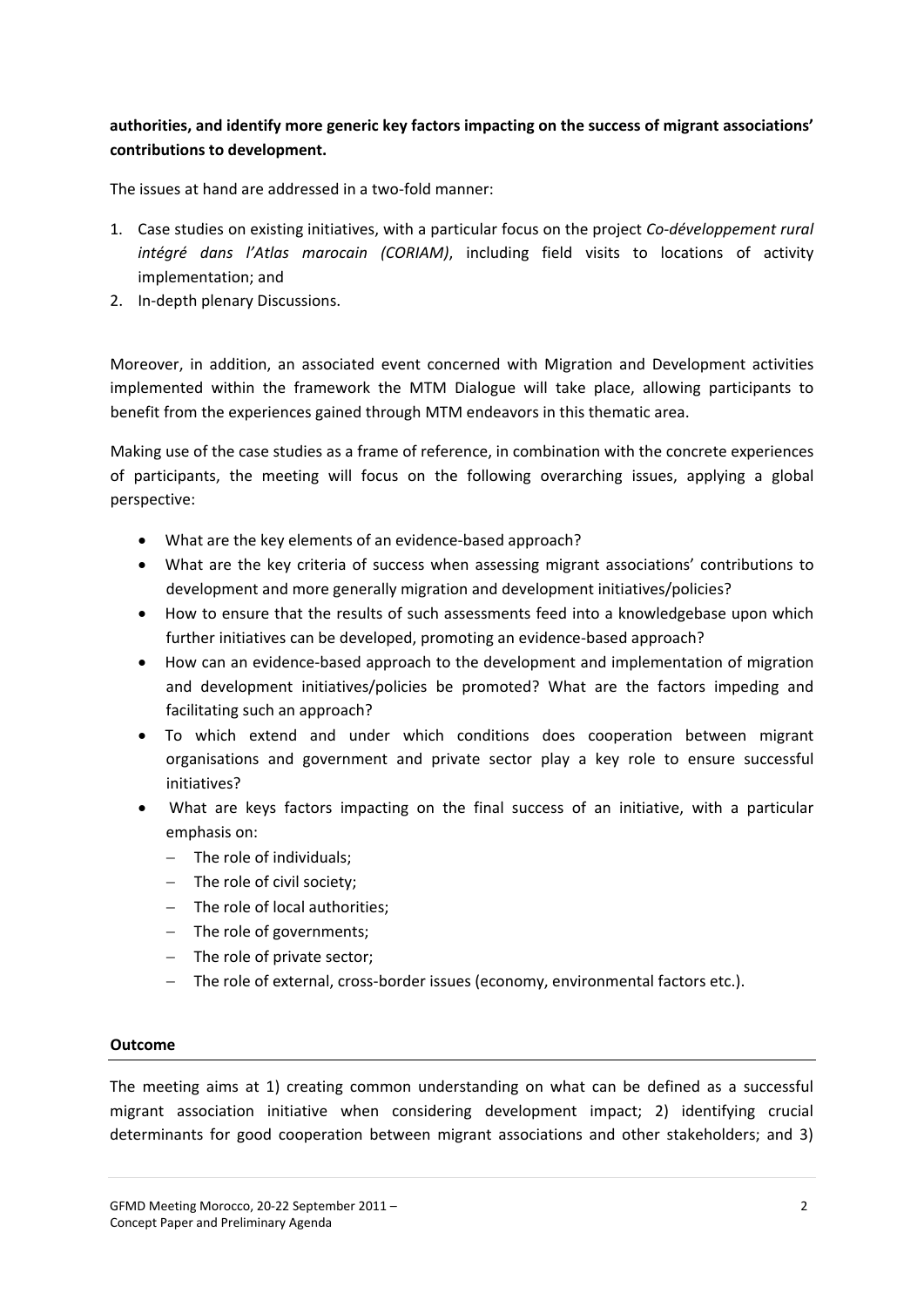stressing key factor of success for such Migration and Development initiatives for the purpose of development.

Moreover, the findings of this thematic meeting will feed directly into the process of elaborating recommendations of the **GFMD 2011 Concluding Debate** in Geneva on December 1‐2 2011.

### **Meeting Format**

The meeting is encompassed of two main components: field visits and plenary sessions. The field visits offer a case study approach to concrete initiatives being undertaken. The plenary sessions provide thematic preparation for the field visits, as well constitute a platform where findings and discussions from the field can be further elaborated, serving as a basis for the development of the overall meeting conclusions.

#### **Target Audience**

As the meeting approaches the issues at hand from a practical angle, with a combination of local and global perspectives, participants should primarily be practitioners in the area of migration and development. Participants should be prepared to travel within the Taroudant region as the various meeting components take place at different locations, including remote villages in the Atlas Mountains. Invitees represent a cross-regional selection and include governmental officials (MTM States and others), migrant organisations, and other relevant inter‐regional actors.

#### **Registration and Contact**

Our implementing partner, ICMPD through its MTM Secretariat, will shortly provide invitees with all documents required for registration. For any queries at this stage, please contact Ms. Kathrin Markovsky at the MTM Secretariat at +43 1 504 46 77 2392 or mtm-[dialogue@icmpd.org](mailto:mtm-dialogue@icmpd.org).

#### **Preliminary Agenda**

| Monday, 19 September 2011  |                           |  |
|----------------------------|---------------------------|--|
|                            |                           |  |
| Day and evening            | Arrival of delegates      |  |
|                            |                           |  |
|                            | Overnight in Taroudant    |  |
| Tuesday, 20 September 2011 |                           |  |
|                            |                           |  |
| Morning                    | Registration of delegates |  |

| <b>ASSOCIATED EVENT: MTM Migration and Development Activities</b> |                                                     |
|-------------------------------------------------------------------|-----------------------------------------------------|
| Morning                                                           | 'Linking Emigrant Communities for More Development' |
|                                                                   | - Launching of selected 2011-2013 activities        |